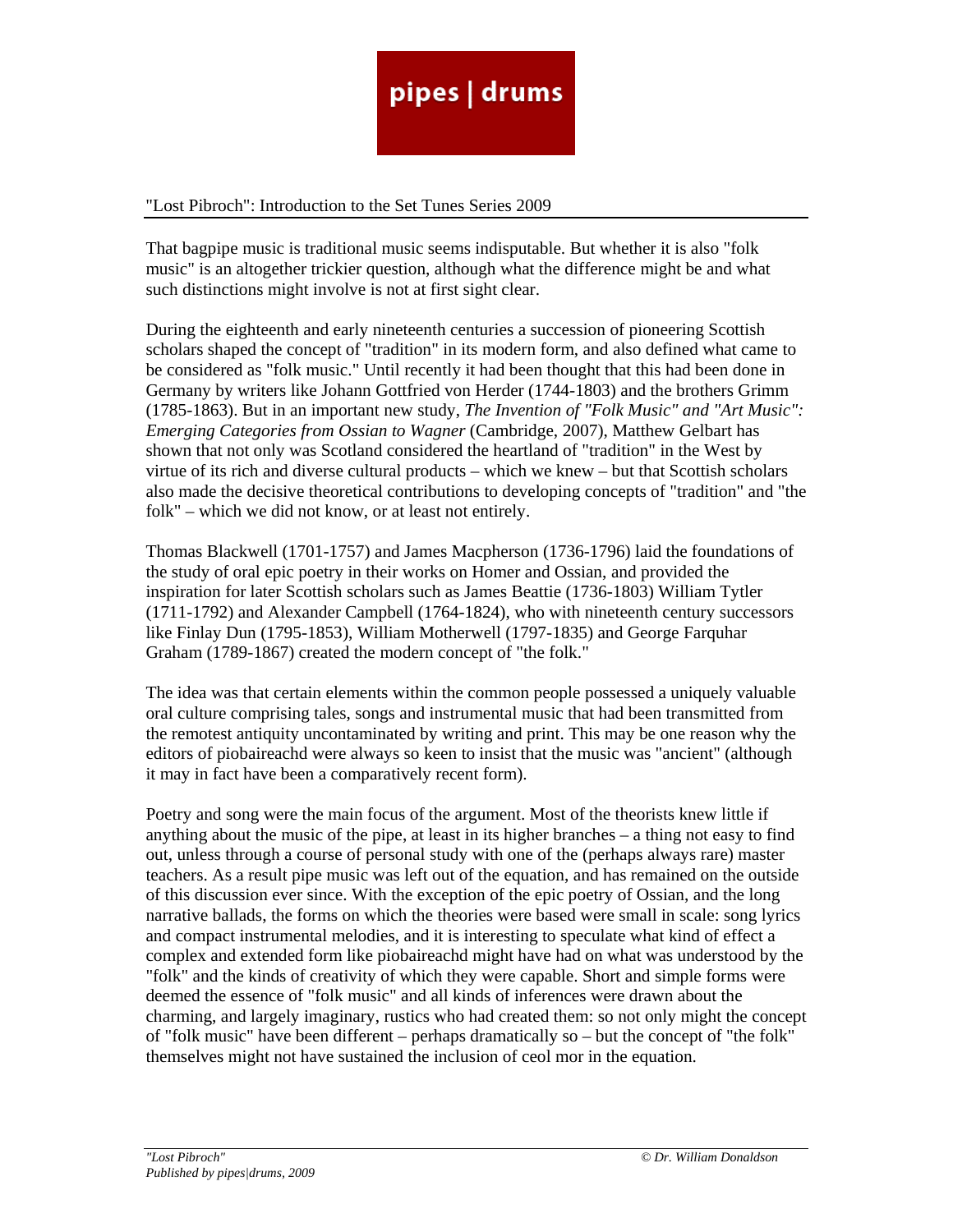## pipes | drums

Joseph MacDonald's *Compleat Theory of the Scots Highland Bagpipe* written *c.*1760 was the only developed account of the classical music of the pipe written during the eighteenth century but it was not available to most scholars when these theories were being formulated. It remained unpublished until 1803 when it appeared in an edition so corrupt that it continued to be little known even within the performer community. The only other published work during the next hundred years which discussed the form and was likely to be accepted as authoritative, namely Sir John Graham Dalyell's *Musical Memoirs of Scotland* (Edinburgh 1849), was wholly negative in its attitude to the bagpipe and its music, dismissing ceol mor as primitive and uncouth and more or less beneath the interest of musically sophisticated people. The most comprehensive account of piobaireachd to be issued in the whole nineteenth century appeared in the thoughtful and well-informed analyses in General C. S. Thomason's *Ceol Mor* in 1900. But *Ceol Mor* was privately published and had an extremely limited circulation: its influence did not begin to be felt until nearly a century later.

So did anybody outside the performer community know what piobaireachd was? The term – "pibroch" (also "pibrough" or "pibrach") – had been current in the Lowlands for centuries: and at least one earlier source could be using it in a way compatible with what we now mean by "ceol mor." For example the poet Allan Ramsay (1684-1758) has a couple of lines in his poem *The Ever Green* that describe how "playand Pibrochs, Minstralls meit / Afore him stately strade." But most contemporaries were like the poet Robert Burns – who was otherwise exceptionally astute and musically informed – in using the term in a much looser way, with the implication that it was a lively form. Burns wrote:

> Amang the trees, where humming bees At buds and flow'rs were hinging, O, Auld Caledon drew out her drone, And to her pipe was singing, O; 'Twas pibroch, sang, strathspeys and reels – She dirl'd them aff fu' clearly, O When there cam a yell o' foreign squeels, That dang her tapsalteerie, O!

Even in the later years of the 19th century a major popular publication like the *The Inverness Collection of Highland Pibrochs, Laments, Quicksteps and Marches, carefully & effectively arranged for the Pianoforte, and containing some of the most popular and favourite airs of the Highlands of Scotland* (six vols., Logan & Co., Inverness & Aberdeen, n.d. but 1878-9) was freely using the term "pibroch" to indicate any kind of lively bagpipe-ish sort of tune. General usage was so vague and loose as to be virtually meaningless.

"Pibroch" could also used as a casual synonym for the bagpipe itself, as we see in the song "The Hundred Pipers" celebrating the invasion of England by the Jacobite army during the Rising of 1745-6:

> The Esk was swollen, sae red and sae deep, But shouther to shouther the brave lads keep; Twa thousand swam owre to fell English ground, An' danced themselves dry to the pibroch's sound.